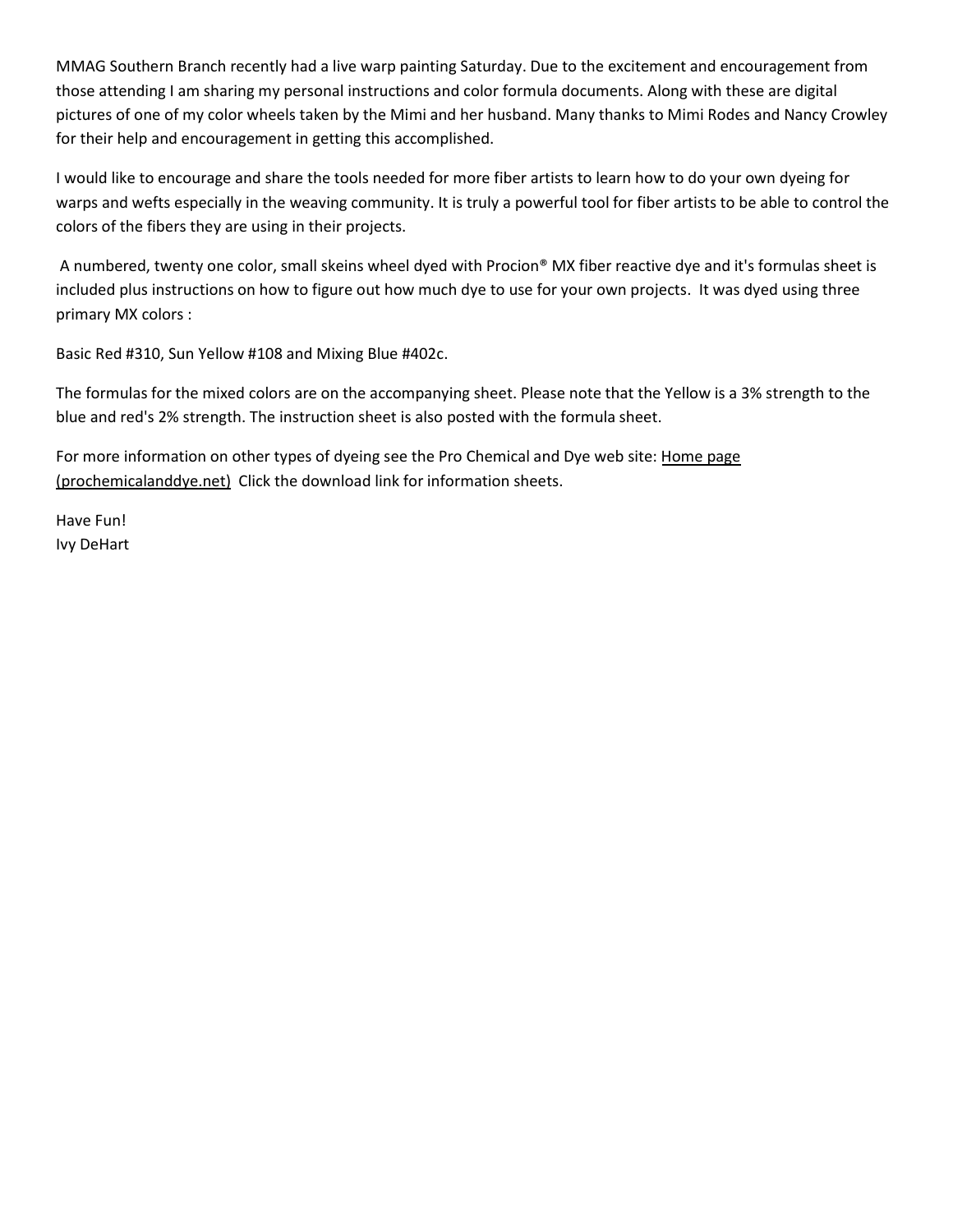# Directions for Warp Painting Fiber Reactive Dyes (cellulose) by Ivy DeHart

- 1. Wind warp, tie loosely using figure eight ties to secure. Use a different size and fiber as ties to help in straightening warp out after dyeing and rinsing. Tie a heavier cotton yarn around Top and bottom of warp and in the crosses. This is used to keep warp from tangling in dye bath. I tie a stick in the two ends to help with handling.
- 2. Weigh the dry warp this becomes your Weight of Goods (WOG), record it. Decide how light or dark you want your colors to be. This is your Depth of Shade (DOS), light or dark values.
- 3. Wet out yarn in hot, soapy (synthrapol or dish soap) water for 30-45 minutes.
- 4. Next you will need to make some Urea Water to use for mixing up your stock solutions. Urea is a dissolving agent and humectant. Not needed for vat dyeing.
- 5. Make the Urea Water by mixing together the ingredients below with hot water. Allow Urea Water to cool to room temperature before using:

9 level Tbl (1000 gm) Urea for each 1 quart (1 liter) hot water.

- 6. Dye Stock solution is: 1 gram dye powder to 100 ml of urea water. This is approximately (1 teaspoon dry powder to 100 ml water for a 1% stock solution). Mix your custom dyes using formulas given. See Note at Bottom of page.
- 7. Gently squeeze excess water out of warp there is no need to rinse it.
- 8. Measure by weight the Pro Chemical Actuator needed by measuring out 15% of the Weight of your Warp.
- 9. Dissolve it (Pro Chemical activator) in very hot water at a (20/1 ratio).
- 10. Soak warp in it for at least 10 minutes.
- 11. Mix colors to be painted by using this formula: WOG x DOS
- 12. For example: 100 grams X 3% DOS 6 % stock solution divided by  $2\%$  stock solution = 150 ml dye

- 13. Organize your applicators, dye containers and put on safety gloves and apron. On long table, sidewalk or floor covered in painter's plastic spread out warp to be painted.
- 14. After Painting, wrap up in plastic and put in as warm a place as possible to fix for minimum of 24 to 48 hours. Air temperature needs to be above 75%.
- 15. Remove yarn, (chain loosely) squeeze under hot soapy water to remove as much dye as possible. Do this several times changing the water until it runs clear.
- 16. Add small amount of vinegar to last hot water rinse. Add yarn and let soak for 3-4 minutes. This neutralizes the PH of the yarn. You can also add hair conditioner to help untangle.
- 17. Remove yarn from water and rinse in hot water one more time. For large amounts you may use a washing machine at this point with a capful of Synthrapol, but do not allow it to agitate, just cover with water and spin out. Spread warp out to dry. Stretch and pop to align the threads hold fast on the ends.

#### Stock Solution

A 1% stock solution works well for a medium value for most dyer's needs. The strength of the stock solution is the ratio of the dye powder to the volume of water, expressed in percentages. For example: 1 gram of dye powder dissolved in 100 mls of water is equal to a 1% stock solution strength:

| 1% stock | 1 gram dye powder | 100 mls of water | Light Values         |
|----------|-------------------|------------------|----------------------|
| 2% stock | 2 gram dye powder | 100 mls of water | <b>Medium Values</b> |
| 3% stock | 3 gram dye powder | 100 mls of water | Dark Values          |
| 5% stock | 5 gram dye powder | 100 mls of water | Black's              |

#310 Basic Red weight per teaspoon is 3.5 grams #108 Sun Yellow weight per teaspoon is 3 grams #400 Basic Blue weight per teaspoon is 4 grams

For more information and other types of dyeing see the Pro Chemical and Dye web site: Home page (prochemicalanddye.net) Click the download link for information sheets.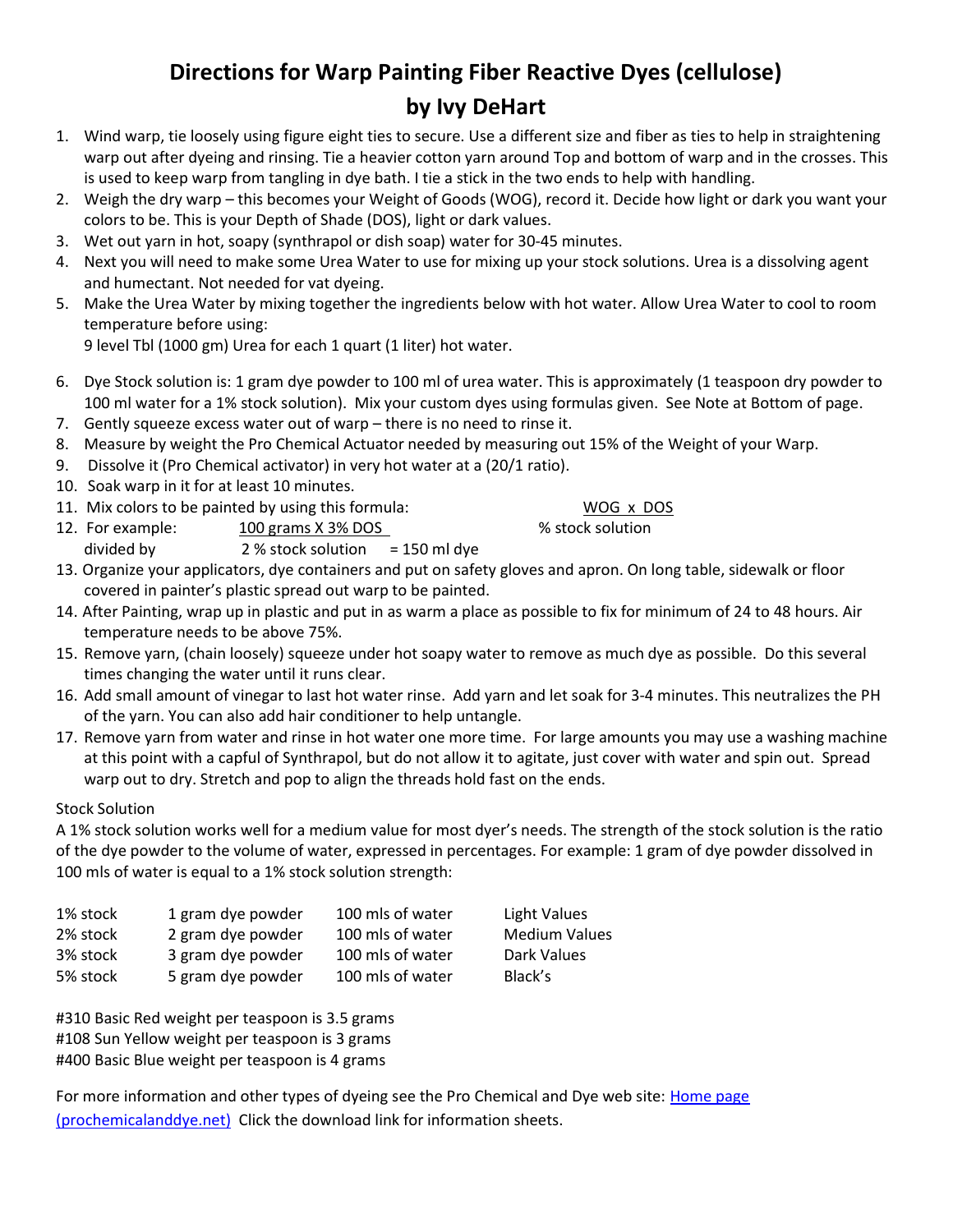## 21 step Color Skein Wheel

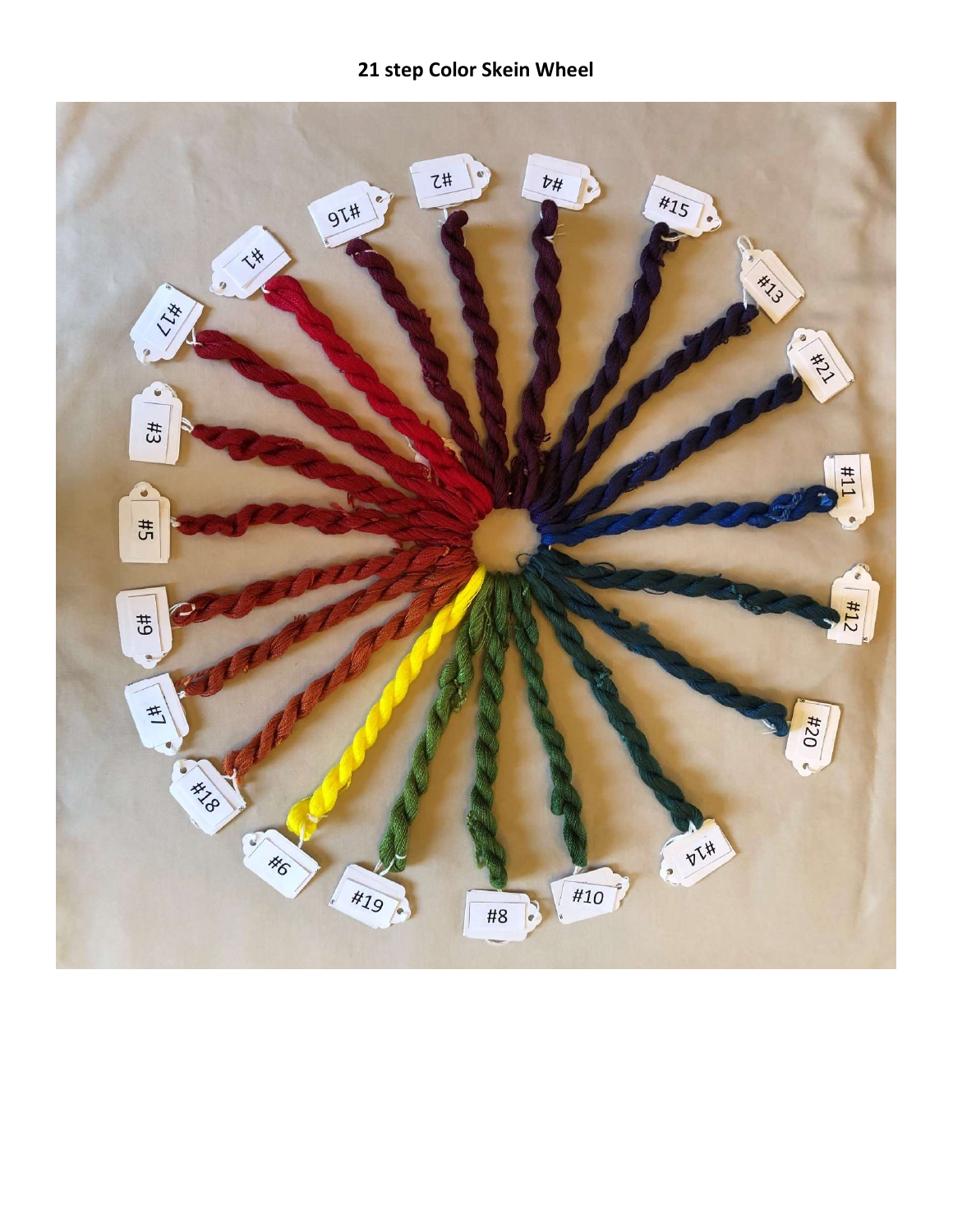### Red to Blue Segment:



### Red to Yellow Segment:

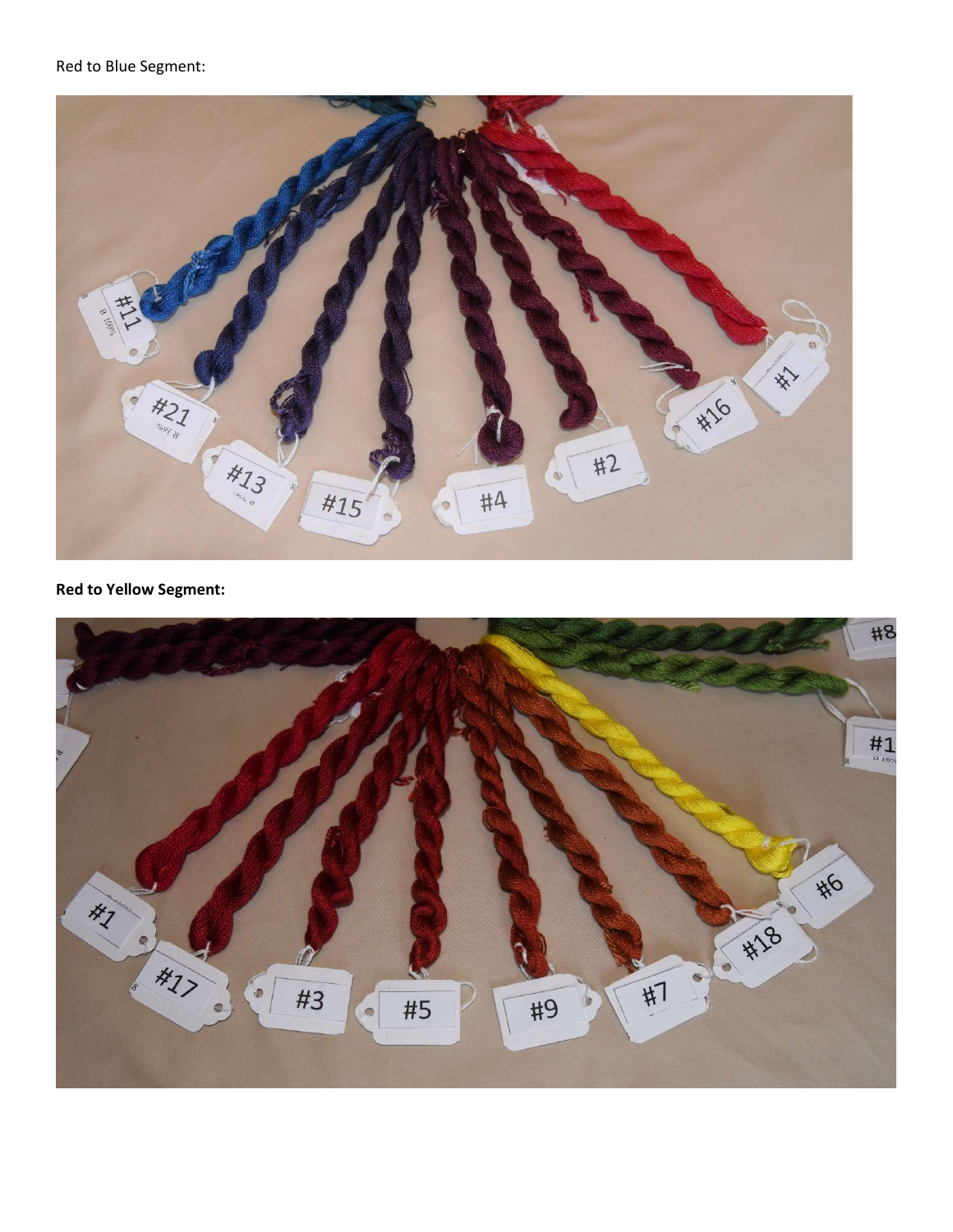